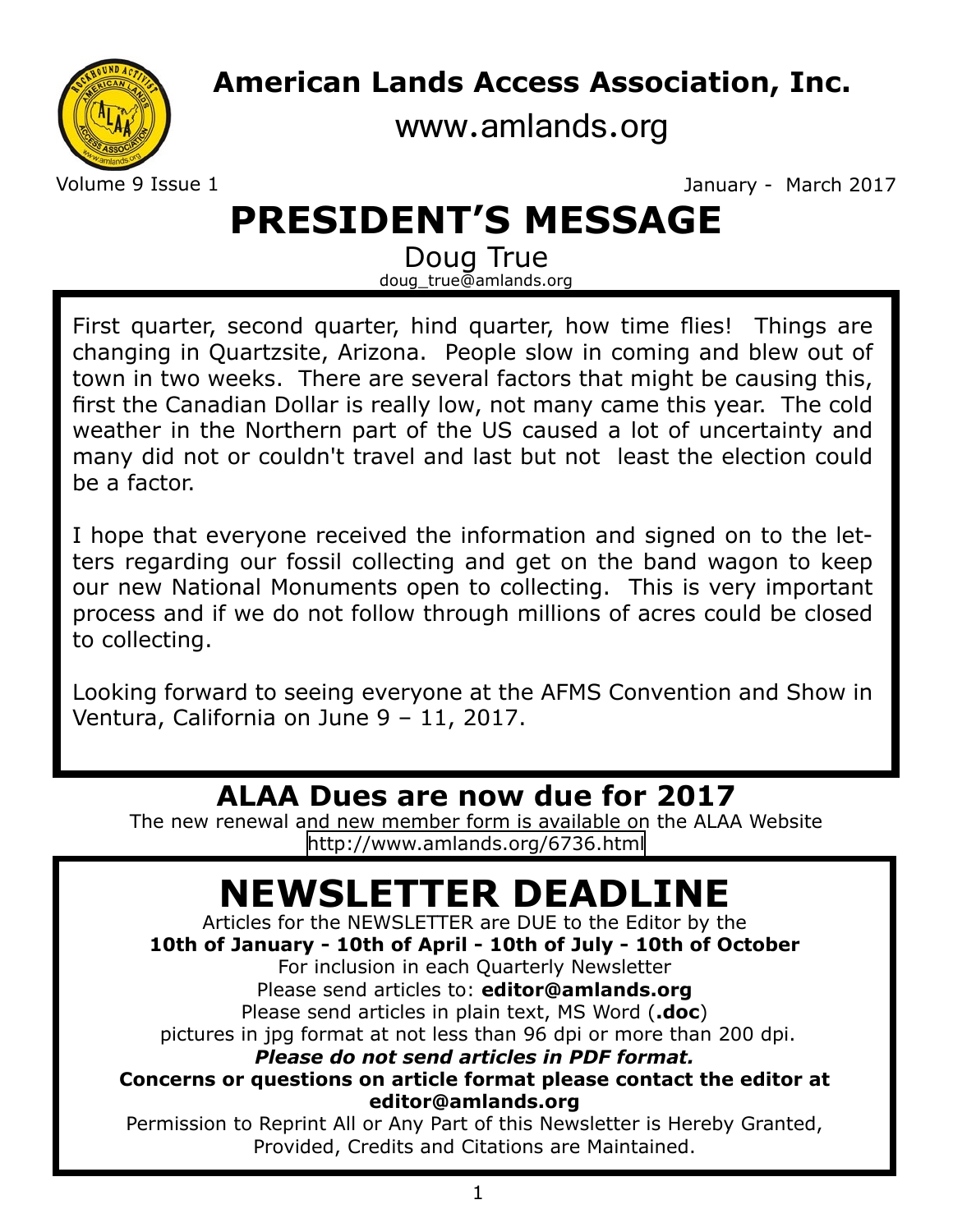# **ALBANY REPORT**

**Lauren Williams** 

ALAA Vice President lauren.williams@amlands.org

July 30th was our Annual meeting held with the AFMS Convention in Albany, Oregon? President Doug True conducted the meeting. The minutes from the Executive Board meeting held in January in Quartzsite were passed. Lenora Smith replaced Jon Spunaugle as a Director and Dave Wayment replaced Tom Noe as a Director. On the State Representative side, Sandy Hansen replaced Shirley Metts for Southern Idaho, Albert Bolshazy replaced Norvie Enns for Nevada and Jan Bumeister was reinstated for South Dakota.

 The 2017 Budget was approved. The 2016 Budget has a deficient of approximately 1,299 dollars. That means that we need to have 52 more people to join ALAA. Dues are our only means of raising funds. We need to have enough people to join ALAA and pay dues so that we at least break even with our finances. We do not have deep pockets so we will not be able to stand deficient spending very often.

Using Credit Cards to pay dues was reported on and PayPal will not work but the committee is still looking at other Company that looks promising. Amazon has a program where it will donate 0.05% of eligible products to ALAA if their customers will tell the check-out clerk out that that is what they want to do. I did not want to fill out Amazon's long information form when I have no information on how many of you would participate in the program or what is required of you or us to participate in their program or what eligible products mean.

ALAA is still in business, the paper work was filed with the State of Idaho on July 9th.

Mike Hunerlach, ALAA's Public Lands Advisor gave a short talk about what we need to do to keep protecting our Public Lands. I gave a short discussion of my attendance at the Gallatin-Custer Forest service plan held in West Yellowstone, Montana at the end of June.

Our next Business meeting will be Quartzsite, Arizona January 20th and our next Annual Meeting will be in July in Venture, California. Dates and times and places to be published later and subject to change.

# **MEMBERSHIP DUES ARE DUE**

**RUTH HIDALGO - MEMBERSHIP CHAIR**

ruth.hidalgo@amlands.org

Membership Dues are DUE January 1st (1/1/17) and are DELINQUENT February 15th, 2017 (2/15/17). To renew your membership, simply complete the Membership Application (attached to this newsletter for your convenience) and send in your payment.

Your continued support is most appreciated. Please see the **A**merican **L**ands **A**ccess **A**ssociation, Inc. website, www.amlands.org for information on how your nominal membership fees are being put to good use.

Interactive Membership Application is available at: http://www.amlands.org/6736.html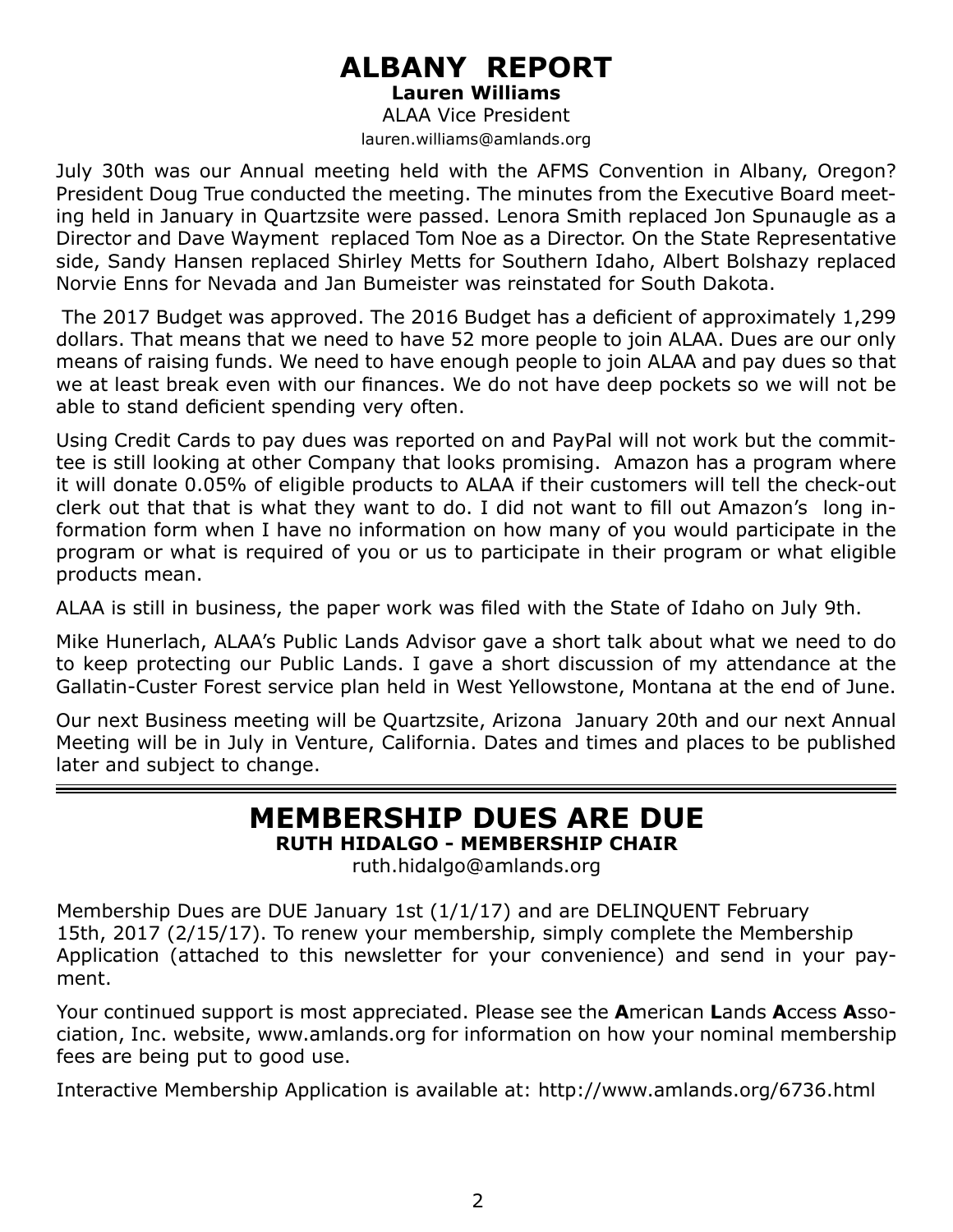## **ALAA MEETING in QUARTZSITE 2017**



from the local area as well as from several states. Lisbet Thoresen gave a very informative and interesting program on the proposed new rule further implementing the Paleontological Resource Preservation Act of 2009 (PRPA) and the affecta on Rockhounding in the Mojave Trails National Monument. The program included a presentation titled "Preservaing Hobby Collecting on ederal Lands. The program was well received by thoes in attendance. Thank you Lisbet for

The Annual Quartzsite Meeting was again held at the Quartzsite community Center amid the hardest rainstorm so far this year. Even with the pouring rain the meeting was well attended by several dozen Rockhounds



your hard work. Pictured at right is Shirley Leeson Past ALAA President - Lisbet Thoresen and Doug True ALAA President.

### **Fifth Annual ALAA - BLM Litter Clean-Up**



With the lone Saguaro standing watch over Gold Nugget Road, 5 miles east of Quartzsite, Arizona, nine dedicated Rockhounds braved the cold and windy Sunday morning for the Fifth Annual ALAA/BLM Litter Clean-Up. The event was not a washout for the predicted rain storm did not appear, although there was some smatterings of the liquid sunshine, but not enough to deter the resolve of the





*Bill Alexander and Doug True*

dedicated Rockhounds. All though there was not a large gathering, there was a showing of concerned ALAA Member representation from Oregon, Idaho, Montana and California. They pick up litter,

trash, glass and cans from our public lands. In the two hours, which seemed like a lot more, they were able to collect enough litter and trash to fill the bed of the BLM truck. Once again ALAA wants to thank the Yuma BLM Field Office, BLM Ranger Bill Alexander and all of the ALAA Members who made



this year's Trash & Litter Removal a success.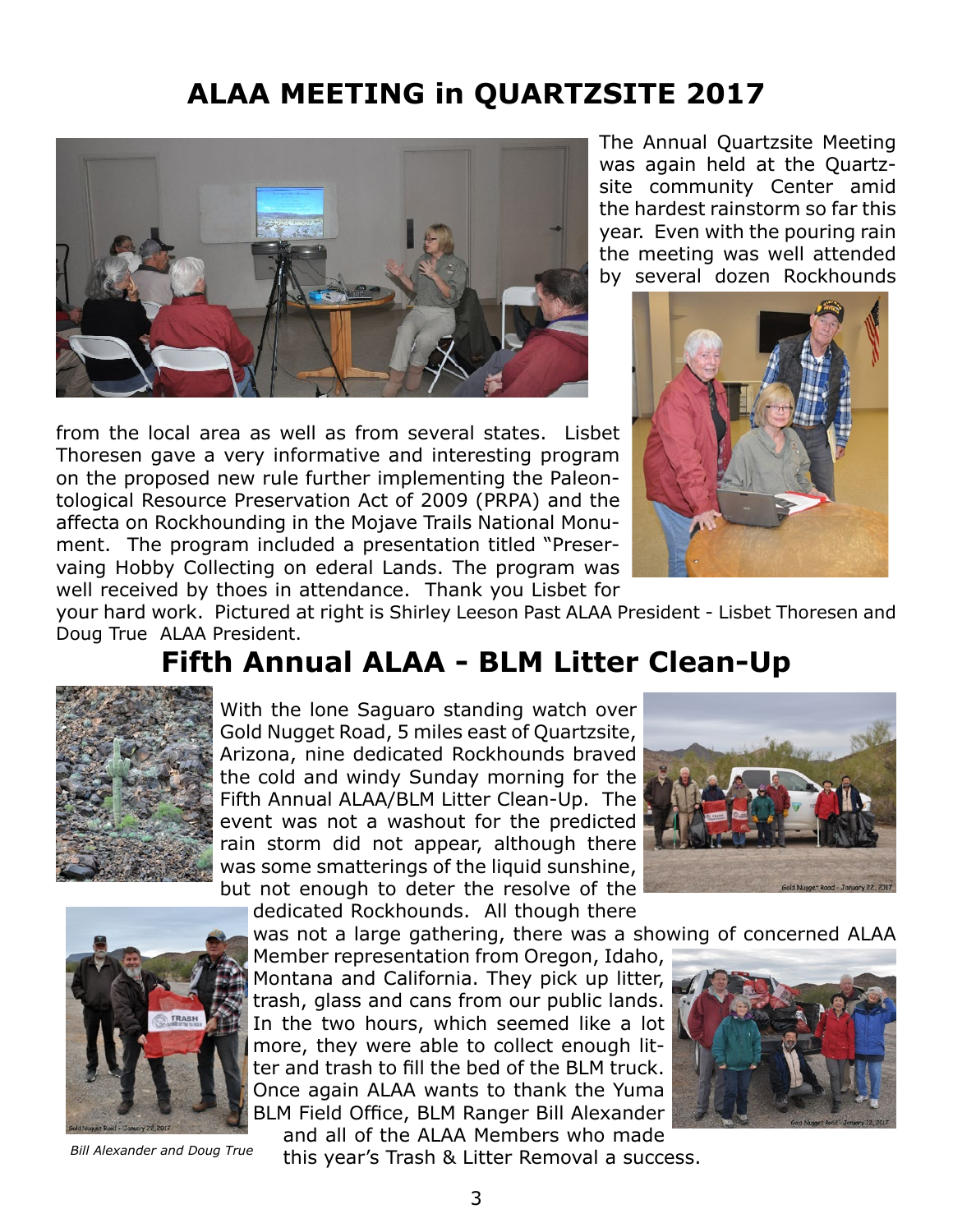#### **COLLECTING INVERTEBRATE FOSSILS ON PUBLIC LANDS**

Mike Nelson csrockguy@yahoo.com

On March 30, 2009, the Paleontological Resources Preservation Act (PRPA) became law on lands managed by various agencies of the federal government. The law had been through numerous drafts before approval by the US Congress and subsequent signing by President Obama. Although in 1999 the Senate Interior Appropriations Subcommittee asked federal agencies to prepare a report on fossil resource management, most rockhounds, and many professional paleontologists, believed that any new regulations would be written to protect vertebrate fossils (in my opinion). However, unbeknownst to most amateur fossil collectors, the United States Forest Service (USFS) published (May 23, 2013) draft regulations concerning the collection of invertebrate fossils and plant remains on land managed by the Agency. The comment period was 60 days and the Agency received few legitimate (non-form letters) concerns. Candidly, the proposal caught most rockhounds "off guard" and it was tough for rock and mineral clubs to organize informative responses. In my opinion, rockhounds lost many, many collecting privileges associated with invertebrate fossils as the proposed rules are now codified as 80 FR 21588. However, in defense of the USFS, the Agency was simply interpreting tenets of the PRPA, and that is the magic word, at least for me---interpretation.

In December 2016, proposed regulations for lands managed by the Department of Interior (Bureau of Land Management [BLM]; National Park Service [NPS]; Fish and Wildlife Service [FWS]; Bureau of Reclamation [BR]) were published in the Federal Register and became available for comments (received no later than February 6, 2017). The proposed rule [of Interior] would address the management, collection, and curation of paleontological resources from federal lands using scientific principles and expertise, including collection in accordance with permits; curation in an approved repository; and maintenance of confidentiality of specific locality data.

Most of the proposed regulations (formally known as A Proposed Rule by the [Land](https://www.federalregister.gov/documents/2016/12/07/2016-29244/paleontological-resources-preservati) [Management Bureau](https://www.federalregister.gov/documents/2016/12/07/2016-29244/paleontological-resources-preservati) and the [Fish and Wildlife Service](https://www.federalregister.gov/agencies/fish-and-wildlife-service) on 12-07-2017), but specifically subparts A through H, applies to all four bureaus---BLM, FWS, BR, NPS. Parts A through H are also very similar, perhaps mostly identical, to current USFS regulations (80 FR 21588). However, Part I of the proposed rules notes some differences between Interior (BLM and BR) and the USFS regulations regarding actual field collecting of common fossil plants and invertebrates. I should also note that PRPA does not allow casual collecting in areas administered by NPS or FWS.

So, what are some of the proposed items in Interior's new rules and regulations-- -hereafter known as the Rule? I will only hit on a few sections as the proposed Rule, as published in the Federal Register, is tens of pages long.

The Rule does not impose additional requirements regarding fossil collecting activities on permitted lands associated with general mining or mineral laws. It appears that if you have a permitted mining claim the fossil plants and invertebrates are fair game for any collecting (§49.15 …states that the proposed rule does not impose additional requirements on activities permitted under the general mining or mineral laws). Does this mean that if you are mining sedimentary rocks for minerals (such as barite or uranium) that any and all invertebrates may be collected? I don't know; however, that seems to be a reasonable assumption to me. But remember, my interpretation of various regulations and codifications found in the Federal Register may be subject to suspect. I do know, however, that a mining claim will not be approved by an Agency simply to allow a person/company to collect fossils. Any approved mining claim must include some sort of a commodity and fossils are not such.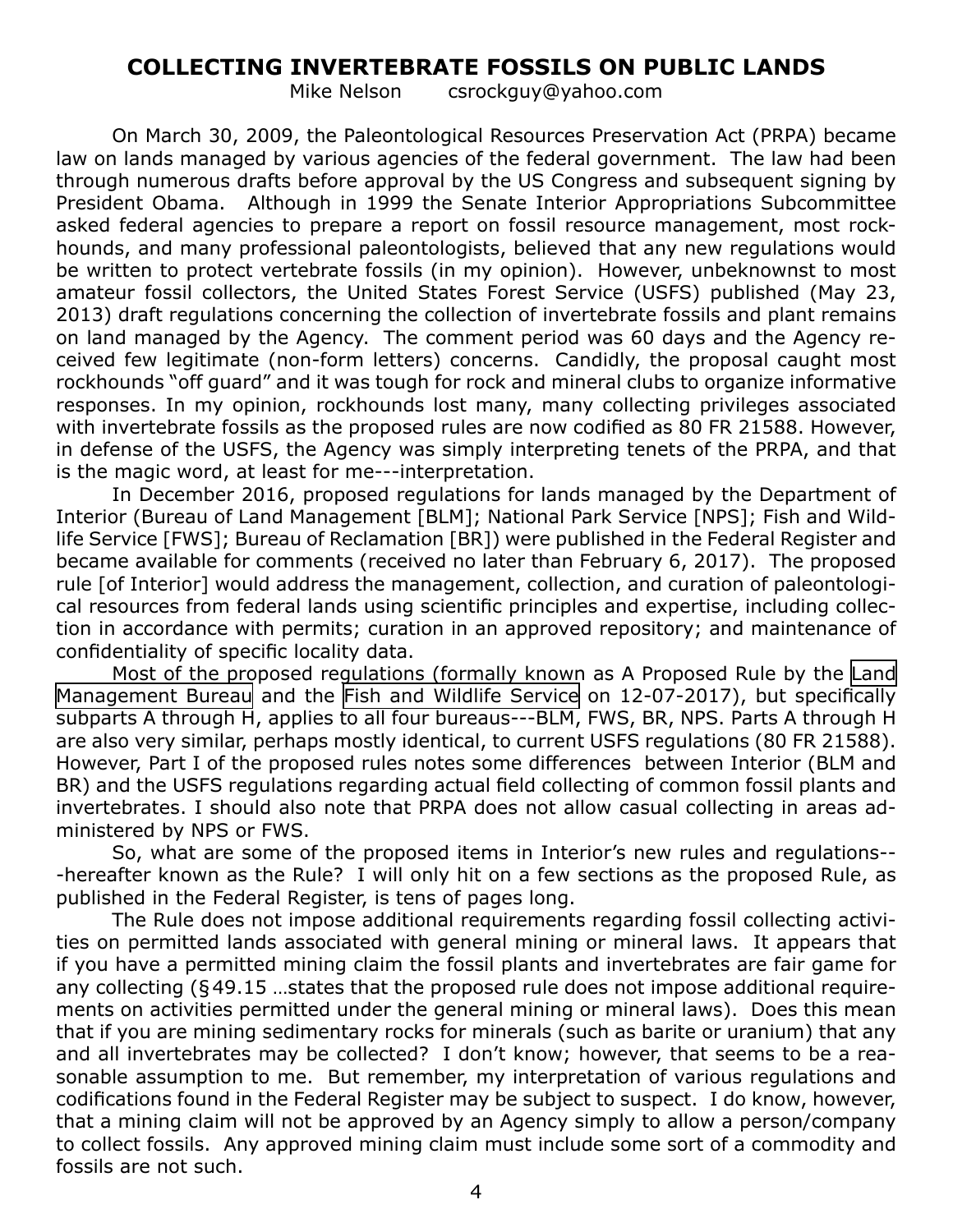The mining claim section of the Rule is an interesting one. Around this part of the country one permitted mining claim would create more surface disturbance, and could destroy more fossils, than all the Colorado rockhounds added together. BLM and USFS manage multi-purpose lands; however, some activities are much higher on the pecking order than rockhounding.

Fossils found in an archaeological context are archaeological resources, and are not considered paleontological resources. It is always best to not disturb archaeological resources.

An authorized federal officer at BLM or USFS (the person in charge) may decide that specific rocks/minerals, such as coal, chalk beds, diatomites, etc. are not subject to PRPA rules as paleontological resources. However, there are a myriad of other federal regulations that may protect them.

The Department of Interior has specific Agency regulations concerning the collection of petrified wood on their managed lands. *Petrified wood is managed as a paleontological resource when on or from lands administered by NPS, Reclamation, and FWS. On lands administered by BLM, petrified wood (defined by the Petrified Wood Act of 1962, Pub. L. 87-713, 76 Stat. 652, Sept. 28, 1962 as agatized, opalized, petrified, or silicified wood, or any material formed by the replacement of wood by silica or other matter, and identified as a mineral material under the Materials Act of 1947) is subject to commercial sale at [43](https://www.federalregister.gov/documents/2016/12/07) [CFR part 3600](https://www.federalregister.gov/documents/2016/12/07) and free use regulations at [43 CFR part 3622](https://www.federalregister.gov/documents/2016/12/07). Therefore, on BLM lands, petrified wood may be managed as a paleontological resource, but the savings provisions in PRPA [\(16 U.S.C. 470aaa-10](https://www.federalregister.gov/documents/2016/12/07)) prevent the imposition of additional restrictions on the sale or free use of petrified wood. When it is not subject to sale or free use, petrified wood on BLM-administered lands may be managed as a paleontological resource and/or under the authority of FLPMA.* My old and used mind fails to understand this latter statement! Why would not all petrified wood collected on BLM-managed land be free use?

PRPA rules do not apply to "Indian lands." However, lands managed by Native Americans always have collecting rules so avoid trespassing.

A federal authorized officer may restrict access or close a collecting area at any time. Therefore, fossil collecting on federal lands will now essentially involve a visit or call to an agency office.

Microfossils, such as foraminifera and radiolarians, are paleontological resources and are subject to collecting rules---except if you are drilling a permitted energy well. The drilling bit may then grind up as many microfossils as the driller pleases. Yes, that last sentence was cynical.

Most individual rockhound collecting of invertebrate and plant fossils (excluding petrified wood) falls under the definition of casual collecting; therefore, such individuals may collect on BLM lands that are not restricted or closed--lands such as BLM-administered national monuments would be closed. The Rule notes casual collectors may collect common invertebrate and common plant paleontological resources…casually. Common invertebrate and common plant paleontological resources are invertebrate or plant fossils that have been established by the bureaus, based on available scientific information and current professional standards, as having ordinary occurrence and wide-spread distribution. But, and there are many "buts" in the Rule, not all invertebrate or plant paleontological resources are common. When in doubt, collectors should err on the side of caution and collect only the resources that they know are common. In other words, pay a visit to an Agency to find out what fossils an officer has decided are "common."

So, what is a casual collector as defined by the Rule? Casual collecting means the collecting without a permit of a reasonable amount of common invertebrate or plant paleontological resources for non-commercial personal use, either by surface collection or the use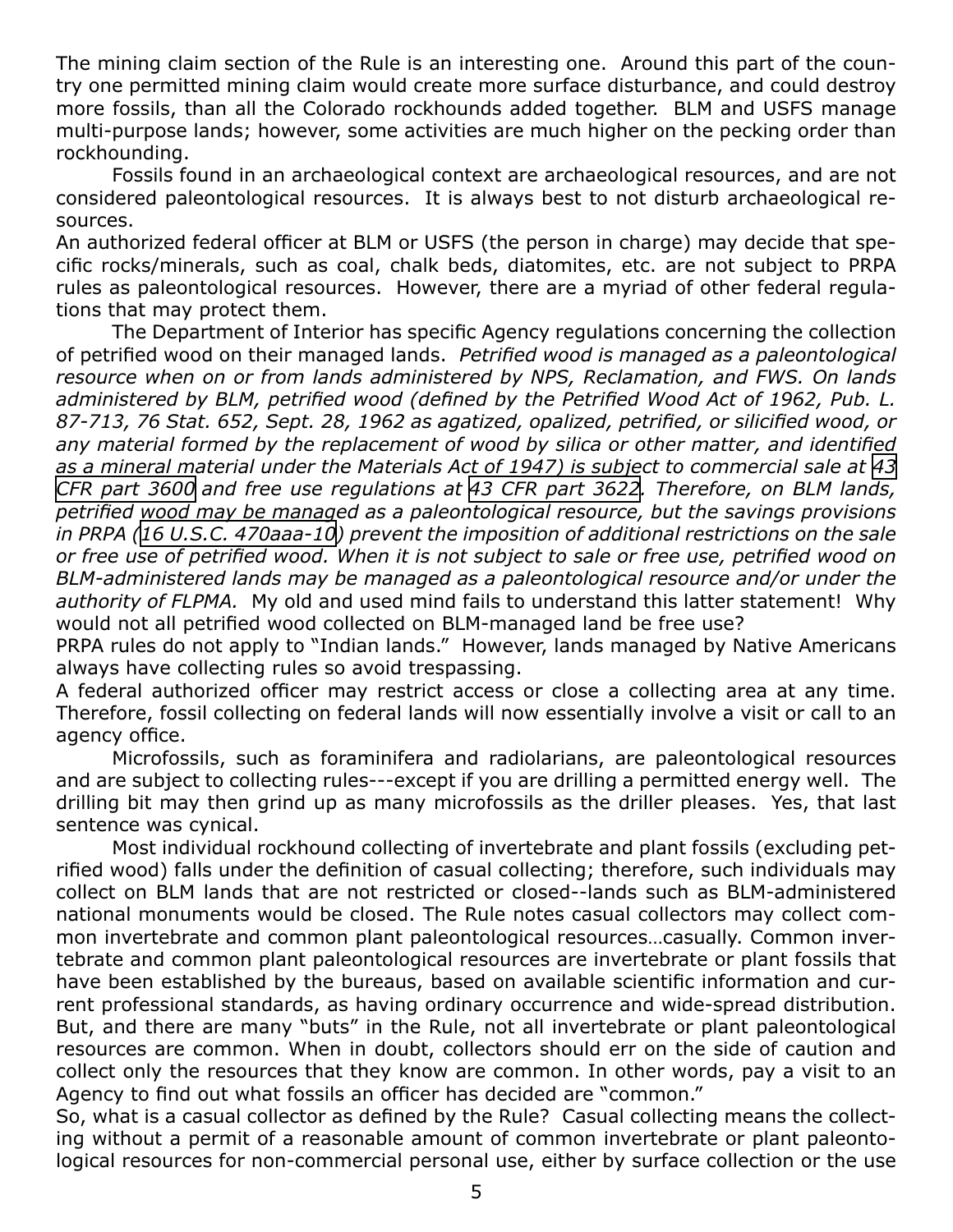of non-powered hand tools, resulting in only negligible disturbance to the Earth's surface or paleontological or other resources. Although this seems a restrictive definition, it is much better than the USFS definition: causal collecting is generally happenstance without intentional planning or preparation…, the view of casual collecting as an activity that generally occurs by chance without planning or preparation. The "good thing" about the Rule and the USFS regulations is that they clarify the allowance of collecting certain fossils from their managed lands.

But here are additional "buts" of the Rule. The casual collector may only collect 25 pounds per day, not to exceed 100 pounds per year---and this weight includes matrix. This part of the Rule was modified after the codified collecting rules long established for petrified wood; however, there is a big difference between specimens of petrified wood and invertebrate fossils. Petrified wood is usually collected without matrix while many invertebrate fossils are collected with matrix. Rockhounds do not want to take a chance of breaking the specimen by chipping away the matrix in the field. Collectors also may not pool a total weight with their buddy in order to collect larger specimens. What does this mean for the collection of larger fossils weighing over 25 pounds? I don't know. Perhaps it indicates a permit is required? However, an issued permit requires a collector give up his/her specimen to a museum or repository!

Collectors also may not disturb over 1 square yard of the landscape, and your digging buddy must be at least ten feet away from your land disturbance. I am uncertain if a collector may have several disturbances per day? At any rate, like all good rockhounds, collectors must fill in their disturbance holes.

This restrictive regulation on land disturbance continues to be a problem for me. If the BLM really wants to stop major land disturbance, then I suggest examining extensive disturbance by domestic livestock, off-trail ATV and OHV riders, and even off-trail mountain bikers and hikers (among others). I support these multi-use land activities, in moderation, but simply want to point out that land disturbance by rockhounds is minimal compared to these other large-scale activities.

Casually collected fossils may only be used in a personal collection and may not be sold, bartered, used for financial gain, or research! I presume this section also means that club members may not use the collected common plants and animals in their club silent auctions. What about gifting a common plant or invertebrate during a club gift exchange? Does bartering mean that fossil interest groups may not trade collected fossil specimens? I don't have those answers. But to me the interesting aspect of this tenet is that the casual collector may not use his/her collected fossils for research! The federal agencies want the collector to get a permit if any of the fossils are used in a research project. I presume the point behind this requirement is to make certain that fossils in the research project are documented as to provenance and placed in an accredited repository. However, I would like to suggest that any casually collected fossils could be turned voluntarily over to a repository before results of the research are reported. A case in point---our rock club-sponsored Pebble Pups and Junior Scientists collect fossils and actually write up reports (sometimes published) and present results at meetings where abstracts are refereed. How can an agency expect a group of Pebble Pubs to submit a permit application (see below)?

Another set of questions, then, involves the definition of research. If a collector completes a study on a casually collected fossils and later presents information on such organisms at a rock/mineral club meeting---is this research? What if the collector "publishes" results of their study in a club or federation newsletter, or on a Blog---is this research? Questions to be answered. I do not want some of these restrictive clauses in the Rule to stifle the interest of our children and young adults.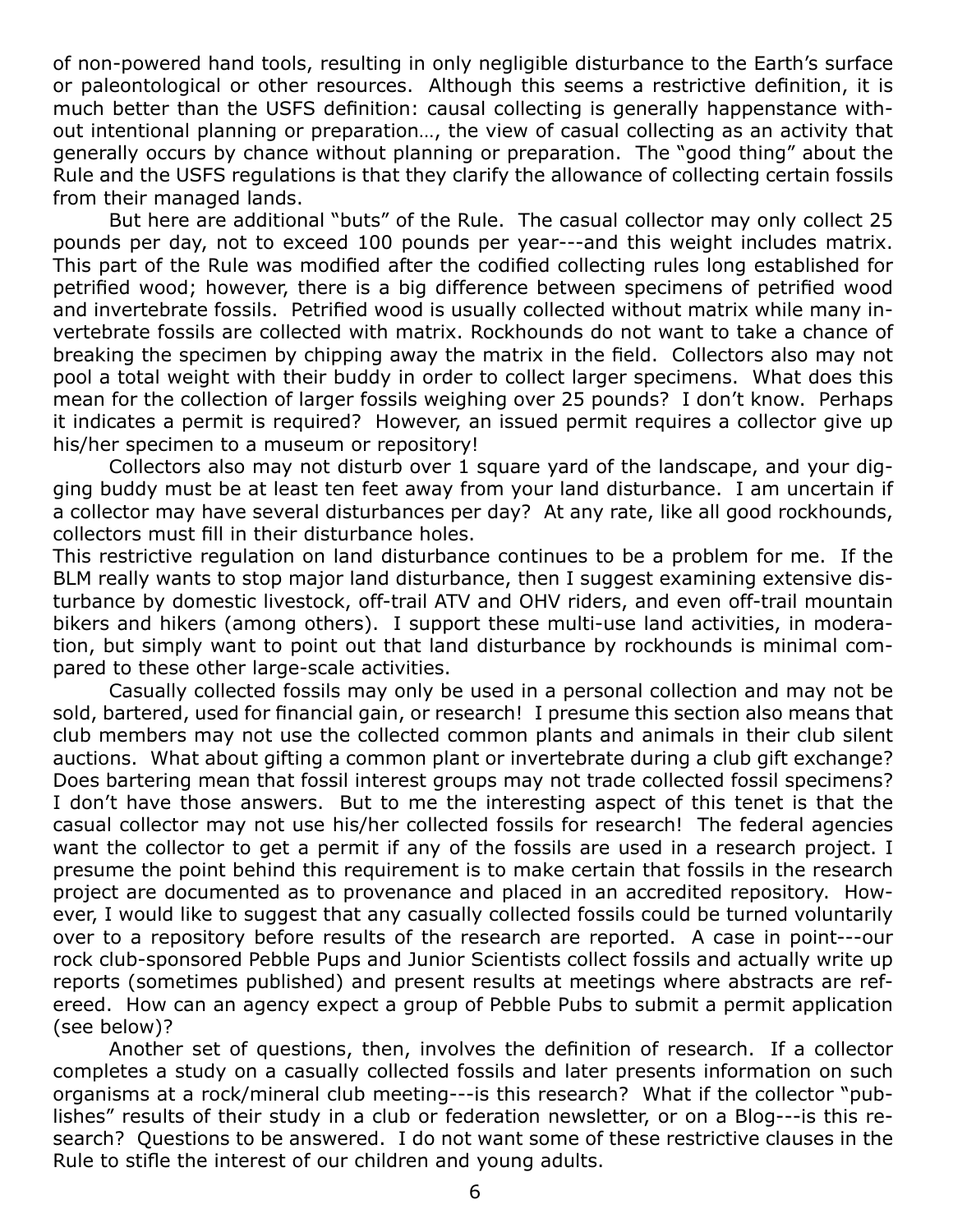As with the USFS regulations, the Rule requires that only hand tools may be used in collecting fossils. These excavation tools may not be motorized and must be light and small enough to be hand-carried by one person. Does this mean that my geological hammer may not be carried in my backpack, or must it be hand-carried? Does it mean that I cannot bring along a two-wheel cart to pack a 25-pound specimen back to the vehicle (my knees will not allow carrying 25 pounds plus equipment)? Luckily, Interior listened to criticism directed at USFS over their regulation about size of collecting tools-- but not large tools such as full-sized shovels or pick axes. I don't have any trouble carrying a full-size shovel in my hand!

Unfortunately, Interior chose not to rid the regulations of the permitting process for small groups of rockhounds. I argued against this rule implemented by the USFS without success. As I read the rules, and perhaps they are beyond my comprehension, it is my understanding that groups of rockhounds heading out to collect some invertebrate fossils must have a permit. I can understand permitting a group of professionals going out to quarry a marine limestone looking for specific ammonites. I cannot understand requiring a permit in order for a club's fossil interest group, or a group of Pebble Pups, heading out on a beautiful fall afternoon to do some prospecting for fossils! If a group of Pebble Pups, some as young as six years old, go fossil hunting at a locality where both common and uncommon invertebrate fossils may be found, then a permit is required (as I try to understand the Rule). For example, I can envision local localities, actually a number of old quarries, where there is a mixture of common and uncommon lower Paleozoic fossils represented. These quarries have been prospected for years and rockhounds have almost always submitted their interesting specimens to museums and repositories. However, the permitting process is a very onerous experience for "ordinary" rockhounds, so what happens? Collection without a permit continues, with loss of interesting specimens heading to a museum due to a fear of prosecution, or collecting stops and children and adult rockhounds simply drop out.

Assume that a permitted fossil prospecting activity could be pulled off, please note that all prospectors must deposit their fossil finds in a designated repository. Can you imagine taking kids on a fossil hunt and then taking away their finds? In addition, the rules and regulations concerning report writing are onerous (for most rockhounds) and would require additional time.

As a former classroom instructor, I could not imagine applying for a permit every time I took my students fossil hunting. Certainly, a permit was required whenever a student researcher was out collecting fossils and describing stratigraphy---these collected fossils were deposited in a repository. In fact, during my early days of writing environmental impact statements (fossils) for projects crossing federal lands I devised my own permits (with approval from the agencies) from items like logging permits. I am not against permits; however, I simply want to allow for some slack with non-professional collectors. In addition, mandating that all permitees must deposit their fossils in an approved repository creates other concerns since the requirements for establishing a repository are pretty stiff. Most colleges and universities with a scientific staff have something, a museum or curated collection, that could qualify as a repository. But what about the poor old group of rockhounds---would nearby repositories curate their specimens without monetary as-

sistance (Permittee is responsible for the costs, monetary and otherwise, of the permitted activity, including fieldwork, data analysis, report preparation, curation of the collection and its associated records consistent with subpart C of this part)? I don't know. Once fossils are collected under a permit they remain the property of the Agency in perpetuity. Even if a federal authorized officer removes the collected fossils from the research collection the specimens still remain in repository collection "somewhere."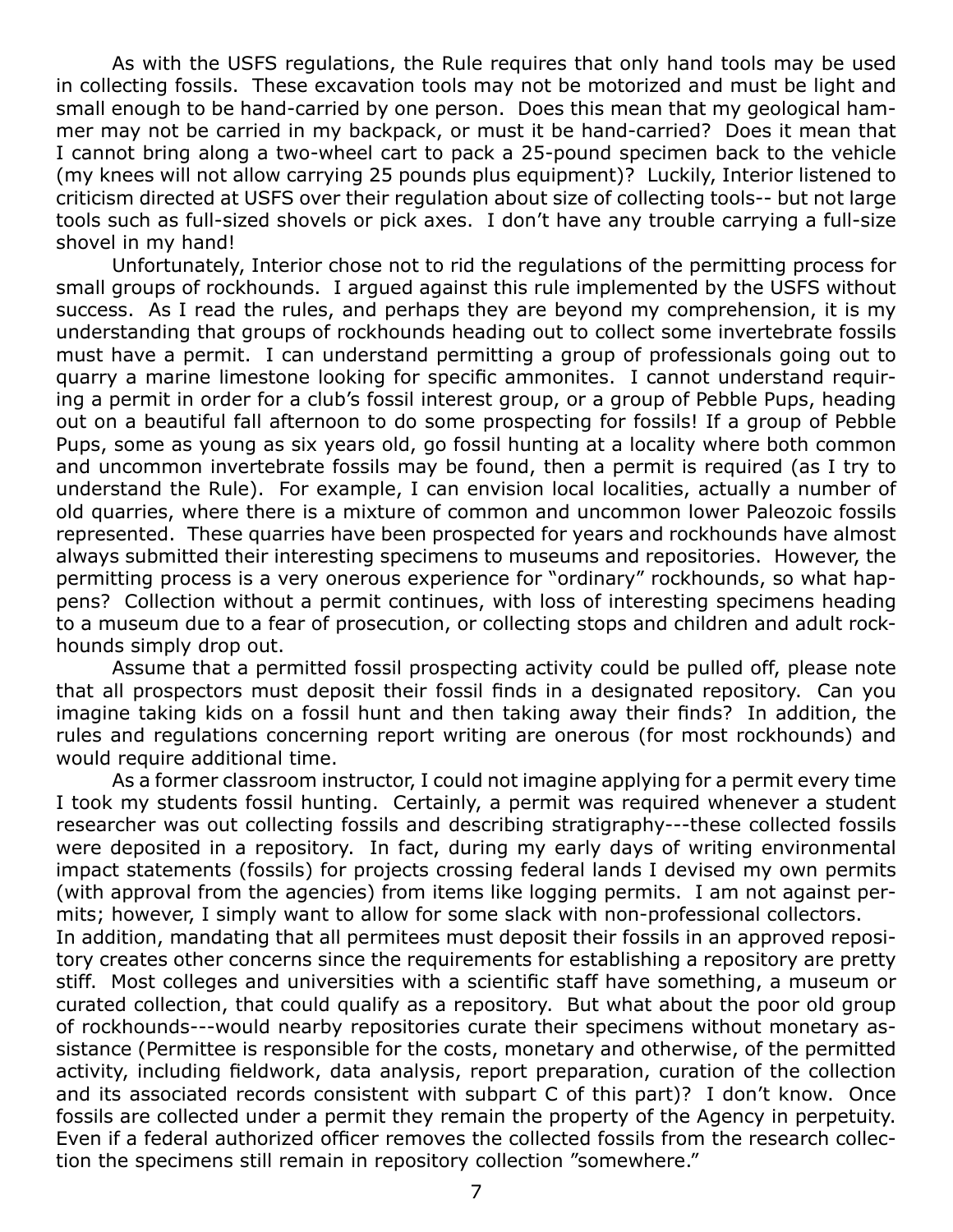My comments pertain to only a small part of the Rule but are, in my opinion, most directly related to fossil collecting by rockhounds and other amateurs. I want members of our rock and mineral clubs, including Pebble Pups and Junior Scientists, to have an opportunity to collect fossils without fear of "breaking the law." I want these members to have an opportunity to study and photograph and learn about specimens without fear their work is research and requires a permit. I want members, especially younger members, to have an opportunity to present information at professional meetings about their fossils finds without fear their study requires a permit. But, I would also expect the mentors of the collector to require fossil specimens be offered to a museum and/or repository along with appropriate provenance information. I believe there must be some middle ground in this entire permitting and land disturbance issue. If not, we may begin to lose generations of future STEM graduates that our nation badly needs.

With that said, please note that I have several friends and acquaintances working in the federal agencies. In fact, I take pride in the fact that some Agency paleontologists were my students and we have remained friends for decades---they do excellent work. In visiting with these paleontologists, I have found they are, in their opinion, constrained by federal law found in the PRPA. Perhaps they are; however, I still believe in compromise and middle ground and "working things out." Is this possible with the rules in the PRPA? I don't know. Could interpretation of PRPA regulations be less "strict." I don't know.

What I do know is that these new laws (USFS) and the proposed Rule (Interior) are almost impossible to enforce---I am not advocating breaking the law but simply stating my strong opinion that collecting of invertebrate fossils on federal lands will go underground. Unlike vertebrate fossils, where poachers are interested in selling their unlawfully collected specimens, rockhounds collecting invertebrate fossils are interested in building up a personal collection, trading specimens with club members, and perhaps most importantly helping young children and their schools build collections. Also unlike the somewhat easily identified vertebrate fossils (yep, that is a dinosaur skull so leave it alone), invertebrate fossils are much more difficult to identify.   I am guessing that most rockhound amateurs will have great difficulty identifying uncommon fossils (need a permit) from common fossils (casual collecting).

So, what advice can I offer? Take the time to read, or attempt to read, the Federal Register: [https://www.federalregister.gov/documents/2016/12/07/2016-29244/paleon](https://www.federalregister.gov/documents/2016/12/07/2016-29244/paleontological-resources-preservati)[tological-resources-preservation](https://www.federalregister.gov/documents/2016/12/07/2016-29244/paleontological-resources-preservati). After this little chore, rockhounds should submit personal comments, or even pooled comments by several members of the club; however, it is best to not use form letters. Also, remember as you comment:

•Provide first and last name, city, state, & country. All other fields of information are optional. Keep in mind that much of this information is publicly viewable.

•Comments may be typed in the box provided or they may be uploaded as attachments (Word docs or PDFs only).

•Comments may be brief or in-depth/well-researched. Comments with facts to support them are much more useful (e.g., examples of overlooked scenarios). Keep comments civil and straightforward. Comments using offensive terms, threats, or other inappropriate language will be disregarded.

•**Comments on the proposed rule must be received by February 6, 2017**. And finally, stop in Agency offices (especially BLM and USFS) and visit with the geologists—they are a nice group of people. The paleontologists in both the USFS and the BLM are stationed few and far between. But again, if you are in their area stop in and converse with them.

Perhaps I am just a crusty old guy remembering "the good old days" of collecting. But perhaps I am just an old guy seriously worried about the impact of the Rule (and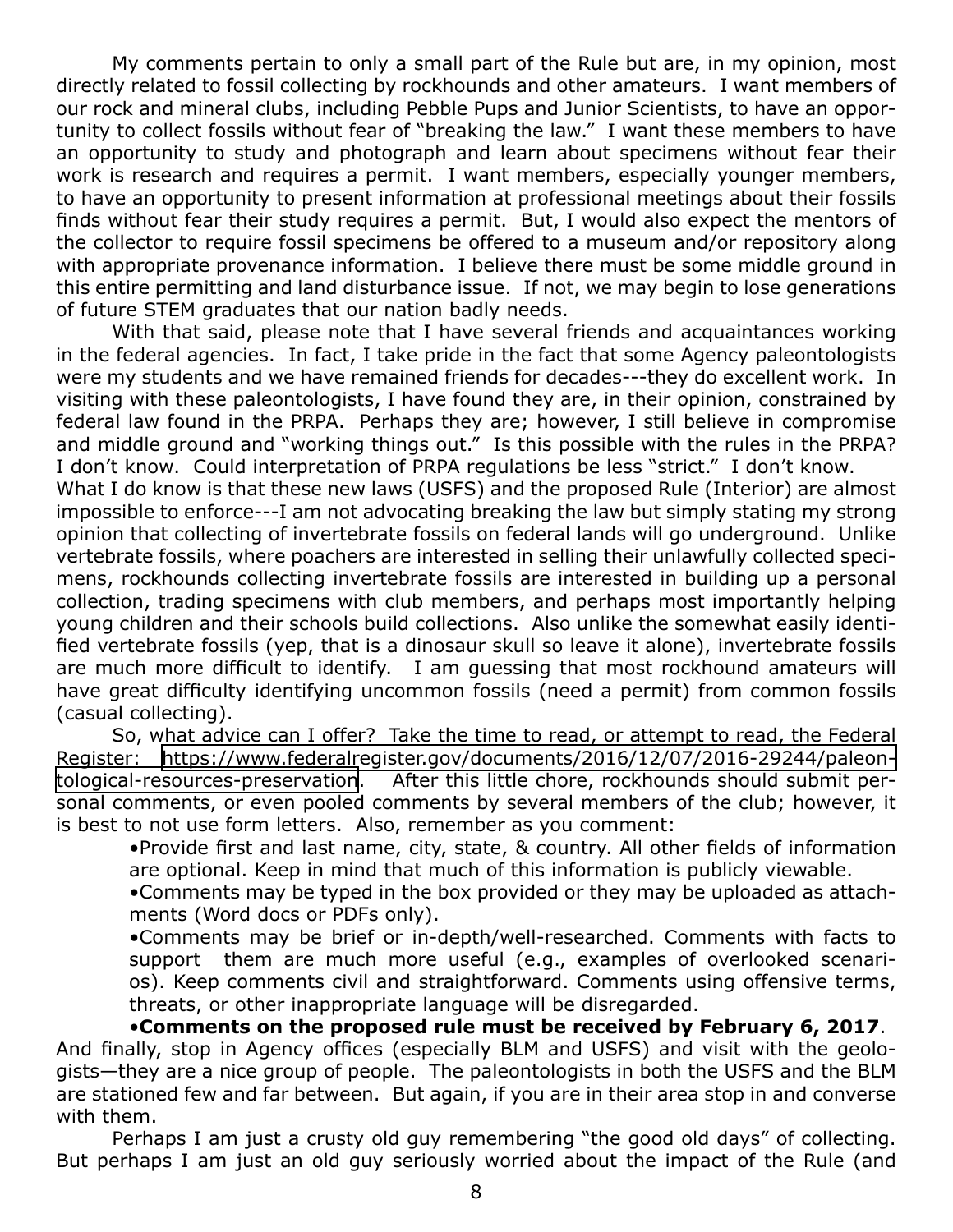USGS regulations) on school children, Pebble Pups, rockhounds, and interested amateurs. I want to find a common ground with the USFS and Interior in the permitting processes, the land disturbance issues and the collecting limits. Will it happen? Another question that I cannot answer.

[See the new Fossil Page on the ALAA Website http://www.amlands.org/521567.html](http://www.amlands.org/521567.html)

## **Desert Renewable Conservation Plan (DRECP) IS ROLLED OUT IN CALIFORNIA**

IT ISN'T ALL BAD NEWS - By Ruth Hidalgo

ruth.hidalgo@amlands.org

The final decision on the DRECP was rolled out September 14, 2016. This plan covers 10.8 million acres in Southern California.

This might have been all bad news for our hobby. However, many, many Rockhounds spoke up and made formal comments during the comment period. Our voices were heard and changes were made in the final documents to some extent.

A MAJOR VICTORY, THE FOCUS AREAS (areas where the plan called for solar and wind to be streamlined) WERE REMOVED FROM GEM HILL AND LONELY BUTTE (Brown Butte). These two coveted collecting areas in the Western Mojave Desert have been visited by Rockhounds for over 50 years.

That was a straight forward problem and it was addressed. Other issues are much more complex. It remains to be seen how the rest of it will play out, with conservation lands overlays and the ACEC's that were thrown in there, but Rockhounds can be proud and celebrate that we accomplished something. This plan was going to happen, one way or another. It is politics., but we spoke up and it resulted in some changes we requested.

While the plan is likely to have an overall adverse impact on all recreation, including Rockhounding, the point is, PARTICIPATION DOES MAKE A DIFFERENCE!!

The final documents can be found at:

[https://eplanning.blm.gov/epl-front-office/eplanning/planAndProjectSite.do?methodName=disp](https://eplanning.blm.gov/epl-front-office/eplanning/planAndProjectSite.do?methodName=dispatchToPatternPage¤tPageId=95675) [atchToPatternPage&currentPageId=95675](https://eplanning.blm.gov/epl-front-office/eplanning/planAndProjectSite.do?methodName=dispatchToPatternPage¤tPageId=95675)

The many comments made by Rockhounds can be viewed here too. Check them out. You may be surprised at how easy it is to make a formal comment on these kind of plans.

#### **ALAA THOUGHTS Lauren Williams**

ALAA Vice President lauren.williams@amlands.org

 The ALAA NEWSLETTER is ALAA's only product. This is the only thing that members who join ALAA get for their membership dues. Those membership fees are ALAAs only source of income. To make ALAA grow each of us needs to get more individuals to join ALAA. And each member needs to write letters and emails, attend the federal meetings, report back to ALAA, their local clubs that they belong to, and to their own Federation PLAC committee and send a report to the ALAA Newsletter Editor.

 There needs to be a law passed saying that the President leaving office cannot just arbitrarily create National Monuments because a National Monument is the same a Wilderness area or a National Park. We cannot collect or pick-up anything. If you own any kind of property inside of one of these Instant Monuments then your right to do with your property what you want to is destroyed.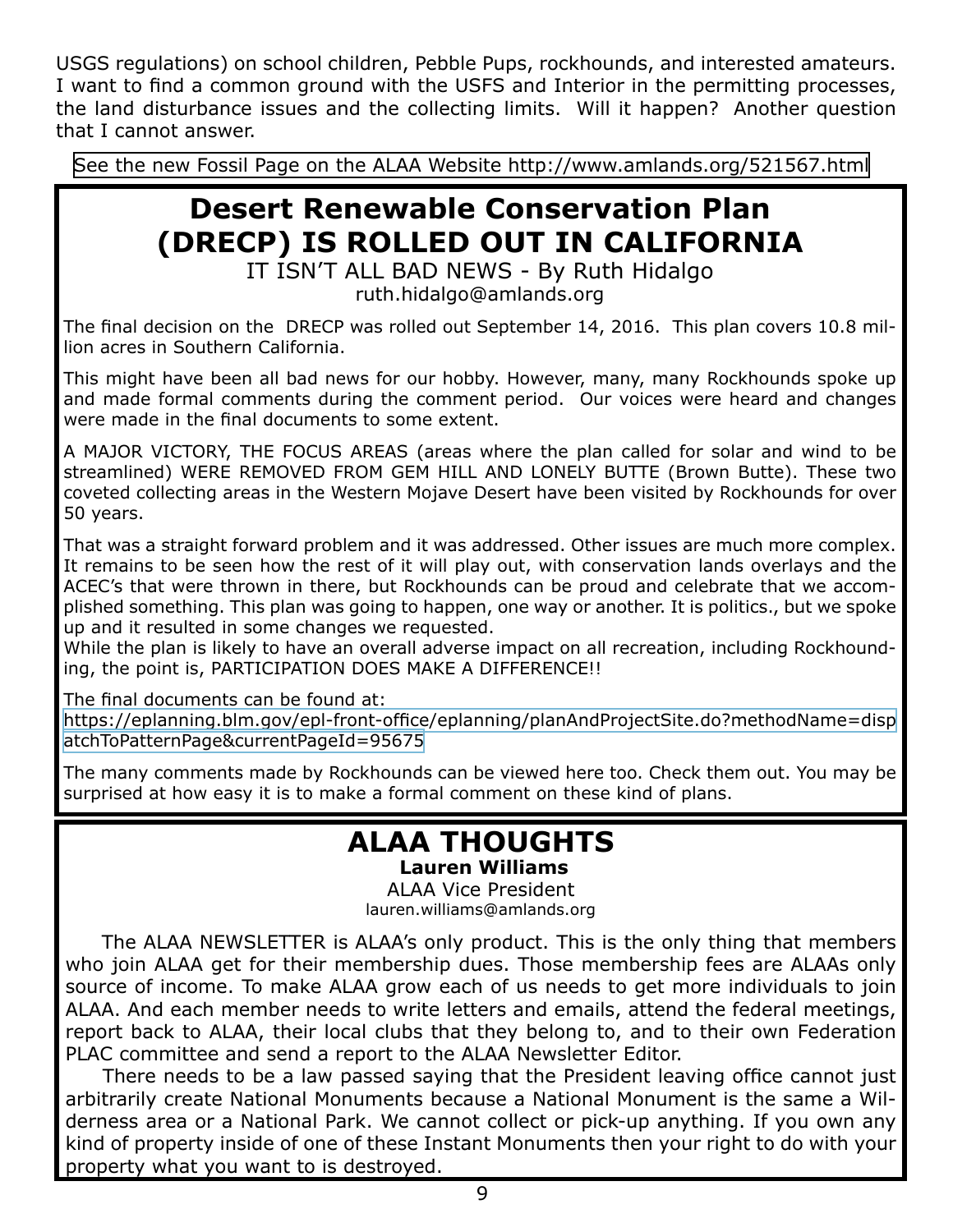#### **A New Era in Washington Amy Granat**

ALAA Director California – CORVA Managing Director amy.granat@amlands.org

Change is in the air as the new administration takes its place in Washington DC. There is excitement and uncertainty, as federal agencies face incoming leadership with very different priorities than they've seen in the past few years. For Rockhounds and off-road enthusiasts this may signal the start of good things to come, and ALAA is ready for whatever lays in store in regards to land use policy changes.

Through our connections in Washington and California, ALAA is finding one of our greatest contributions as a preface to change lies in educating officials about the contributions off-roaders make with managing and maintaining sustainable environmental conditions on public land. We mistakenly assume that agency personnel know about Rockhounding, Casual Collecting, adopta-trail programs, OHV stewardship organizations, trail work parties and all the volunteer efforts undertaken by Rockhounds and off-roaders on federal and state land. But the reality is that these activities still remain a secret except to those in our own community. We need Rockhounds and offroaders to start publicizing their efforts and sharing their accomplishments with others online and in newspapers. We have a real opportunity now to change the conversation' about the importance of OHV and Rockhounding access and management, and become known as 'the good guys' we've really always been.

We are expecting much to change with upper management in the federal government, but it may be some time until we see any changes with on-the-ground policies. While the Secretaries of Agriculture and Interior will change, along with the office of the Chief of the Forest Service, career line officers will stay in their positions and continue to administrate our federal lands in California and all states where there is Rockhounding. We are excited, we are anticipating and we are open to working with everything the new administration has to offer, but we also have to be patient as policies evolve.

We encourage people to keep the lines of communication open with those that manage their favorite areas. Numerous groups around the state have made real progress reopening trails and roads closed to Travel Management or Resource Management Plans, as well as keeping trails and roads open that would otherwise be closed due to a severe lack of maintenance dollars in federal budgets. Groups like: American Lands Access Association, Stewards for the Sequoia, Sierra and Stanislaus National Forests, Friends of the Rubicon, Central Coast Motorcycle Association, San Bernardino Adopt-a-Trail Program and many other great volunteer groups active around the state illustrate the successes OHV and Rockhound groups can have when they work together with land managers and help maintain their favorite trails. ALAA supports these local groups and appreciates all their hard work, and they support ALAA as we deal with state and regional land use managers protecting and promoting Rockhound and off-road rights to access.

A cautionary note: we are all proud to live and/or recreate in California, but state government is not taking well to the possibility of change in federal management. Both the Forest Service and Bureau of Land Management have close relationships with Governor Brown and Secretary of Natural Resources John Laird. California state government is insisting that priorities, including adherence to climate change regulations, continue to hold a high priority in land use plans regardless if that priority is abandoned by the federal government. People often wonder if federal agencies have to comply with state law, and the truth is federal entities do not have to comply with state regulation with a few notable exceptions in regards to water law. But they can choose independently to adopt the priorities important to state officials, and that's exactly what these agencies have done in years past and will likely continue into the future.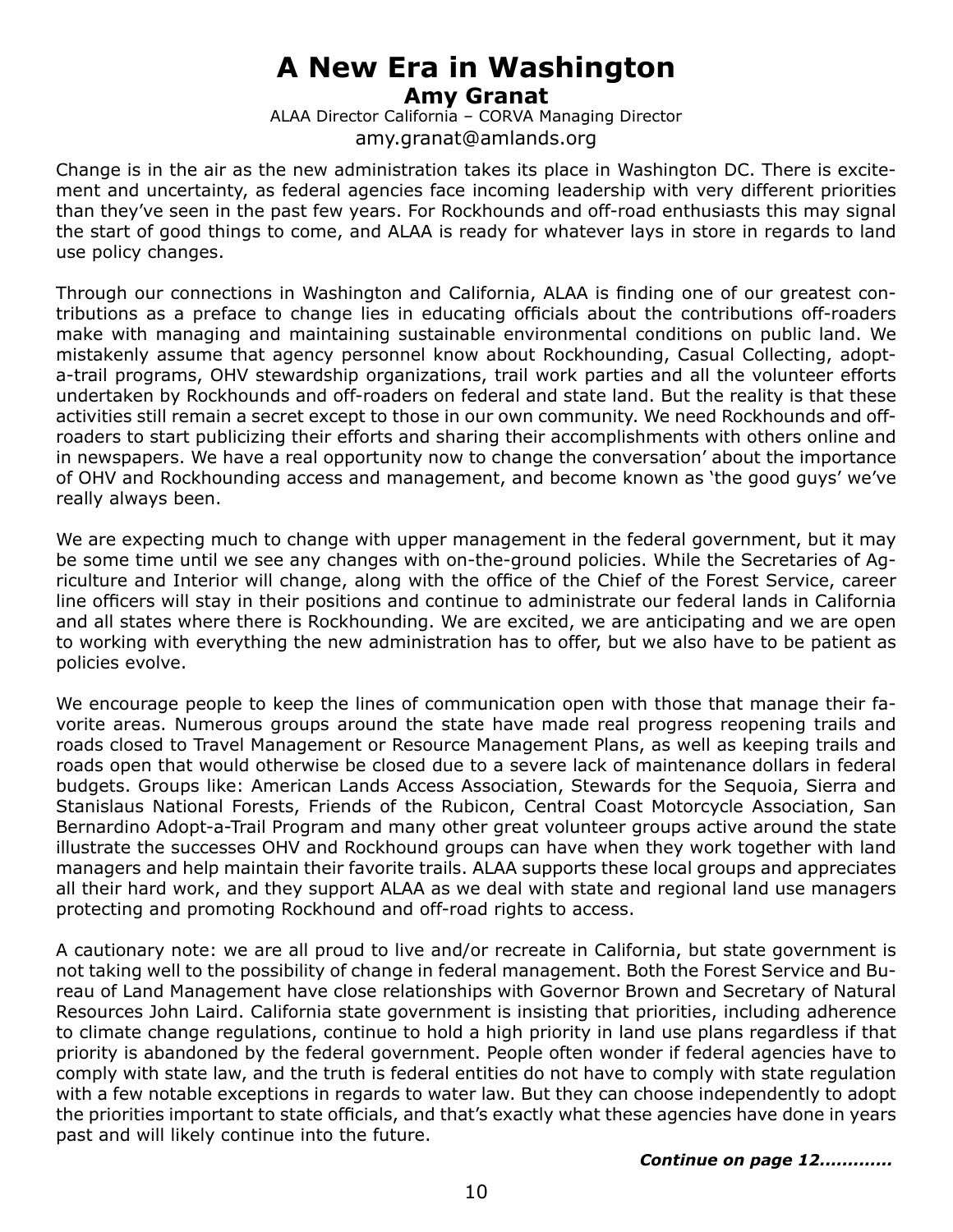

### **AMERICAN LANDS ACCESS ASSOCIATION NEW MEMBERSHIP and ANNUAL RENEWAL FORM**

PLEASE PRINT ALL INFORMATION<br>Must be postmarked by December 31<sup>et</sup> of each year

| <b>Member / Contact Name:</b>                    |                                                                                 |
|--------------------------------------------------|---------------------------------------------------------------------------------|
| Last                                             | First                                                                           |
| <b>Member / Contact Name:</b>                    |                                                                                 |
| Last                                             | First                                                                           |
| <b>Organization Name:</b>                        |                                                                                 |
|                                                  |                                                                                 |
| Address:                                         |                                                                                 |
| <b>Street</b>                                    | Cib<br><b>State</b><br>Zip Code                                                 |
| Mailing<br>Address:                              |                                                                                 |
| (if different from above)                        | City<br>Zip Code                                                                |
| <b>Phone Number:</b>                             |                                                                                 |
| Primary                                          | <b>Secondary</b>                                                                |
|                                                  |                                                                                 |
| <b>Email Address:</b>                            |                                                                                 |
| <b>Alternate Email address:</b>                  |                                                                                 |
|                                                  |                                                                                 |
| <b>Member Signature:</b>                         | Date:                                                                           |
|                                                  |                                                                                 |
| Dues are:                                        | ☑<br><b>Donation:</b><br> ⊽<br><b>New Member:</b>                               |
| \$25 for an individual or couple                 | ☑<br>Renewal:<br><b>Amount Enclosed: \$</b>                                     |
| \$50 for a Club or Society                       |                                                                                 |
| Leave a                                          |                                                                                 |
| note for us:                                     |                                                                                 |
|                                                  |                                                                                 |
|                                                  |                                                                                 |
|                                                  | $\blacksquare$ list.<br>□ or Snail Mail                                         |
| Please check an option to subscribe to our Email |                                                                                 |
|                                                  | Please make checks payable to: American Lands Access Association (ALAA)         |
|                                                  |                                                                                 |
|                                                  | Please mail this completed form along with your check to the following address: |
| <b>American Lands Access Association</b>         |                                                                                 |
| C/O Membership Chairman                          |                                                                                 |
| P.O. Box 54398                                   | llands. <sup>O</sup>                                                            |
| San Jose, CA 95154                               |                                                                                 |
|                                                  |                                                                                 |
|                                                  | For more information or questions, please email: membership@amlands.org         |
|                                                  |                                                                                 |

ALAA is a presents 321(c)[4] Education), our polit argabizion. Der organization is present wherever hotelpicks and recreational<br>asers of politic brokerines interests and concernance mit being heard or are being jeuportiest the local state and federal level.

ALAA Mentership Reveald Form Nev. 2015

#### *Click on the above Membership Form to use the interactive Form (Fillable when opened in Adobe Accrobat Reader)*